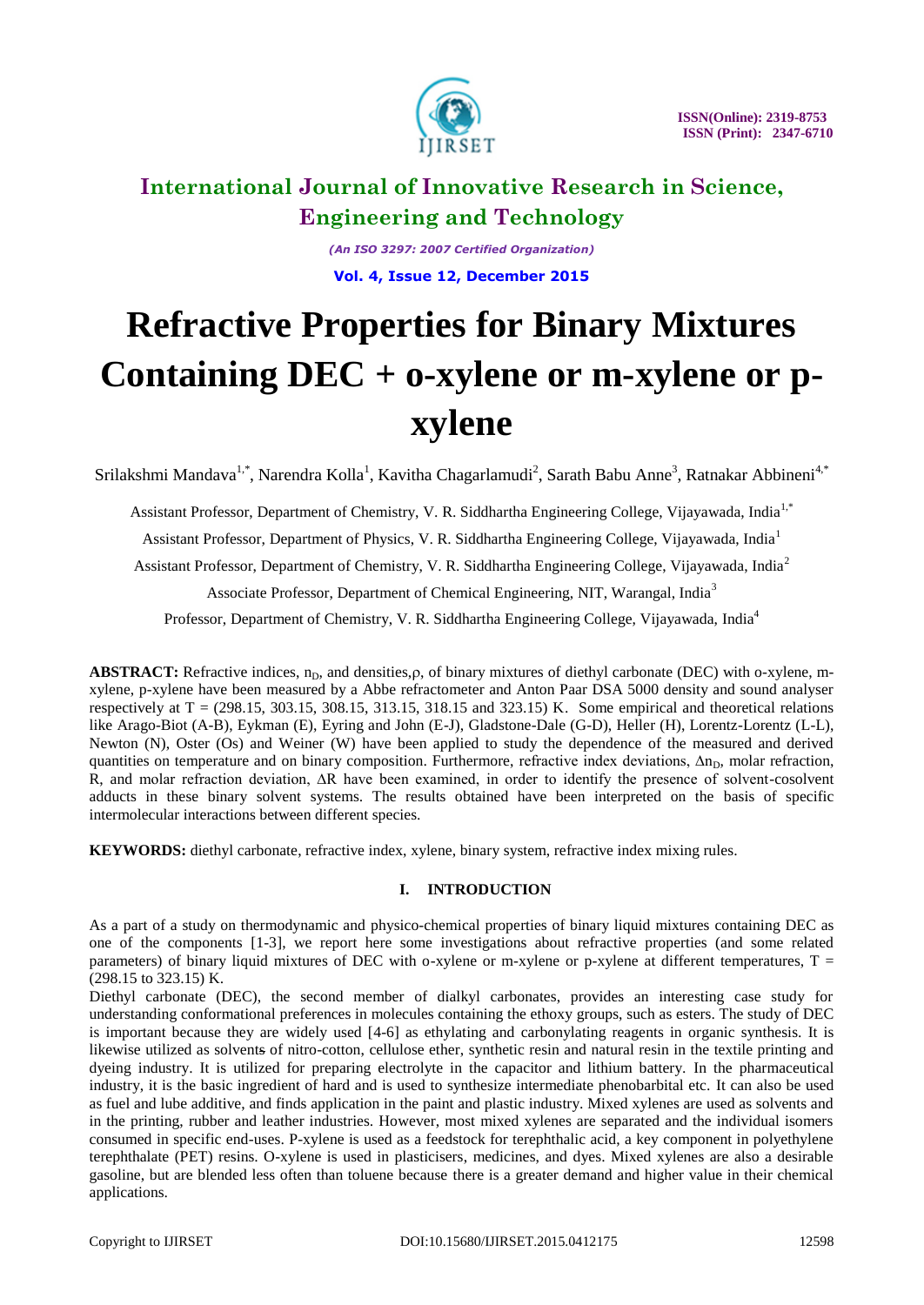

*(An ISO 3297: 2007 Certified Organization)*

### **Vol. 4, Issue 12, December 2015**

Refractive index deviations, molar refractions, molar refraction deviations were calculated from experimental data; the obtained results have been discussed in terms of the nature of the components of the mixture and the specific interactions between them. We have also applied several common mixing rules: Arago-Biot [7], Eykman [8] , Eyring and John [9], Gladstone-Dale [10], Heller [11], Lorentz-Lorentz [12], Newton [13], Oster [14] and Weiner [15] to predict refractive indices of the mixtures from the experimental densities, and the refractive indices of the pure components. The relative applicability of these mixing rules has been tested by many researchers [16-20]. The major drawback of these mixing rules is their inability to account for change in volume and refractivity during mixing as they are based only on volume additivity [21].

#### **II. MATERIALS AND METHODS**

#### **(a) Materials**

DEC (Sigma Aldrich, Germany, mass fraction purity 0.98), xylenes (Sigma Aldrich, Germany, GC mass fraction purity 0.985), were used as such. Prior to experimental measurements, all the liquids were used after double-distillation, and partially degassed with a vacuum pump under nitrogen atmosphere. The purity of these solvents was ascertained by comparing the measured densities and refractive indices with the available literature [22-26] compiled in Table 1. The chemicals were stored in tightly sealed amber colored glass vials (8cm<sup>3</sup>) with screw caps having PFE septa, and securely sealed with parafilm to keep the atmospheric moisture absorption to minimum. Further, the chemicals were vacuum degassed, and the moisture content was reduced with the help of molecular vials, and was then stirred for more than 30 min to ensure total dissolution of the mixtures. The samples were taken from the vials with a syringe through the PFE septum.

### **(b) Apparatus and Procedure**

All measurements on densities, ρ, were carried out on an Anton Paar DSA 5000 M densimeter. Calibration of the densimeter before carrying out experimental measurements was done with degassed water, which was triply distilled {CAS: 77-32-18-5; Anton Paar GmbH, liquid standard density,  $0.9982 \pm 0.00002$  g $\text{cm}^3$ (293.15 K), literature density 0.9982 g cm<sup>-3</sup> (293.15 K, KNOVEL DIPPR); conductivity,  $\kappa$ = 8 $\mu$ S}, and with dry air at atmospheric pressure in the experimental temperature range. The temperature inside the densimeter was controlled to  $\pm 1\cdot 10^{-3}$  K by a built-in Peltier device. The reproducibility of the density measurements was  $\pm 1.10^{-6}$  g·cm<sup>-3</sup>. The standard uncertainty of the density estimates was found to be within  $\pm 5.10^{-5}$  g·cm<sup>-3</sup>. All of the solutions used in the measurements were made afresh on Sartorius CPA 225D balance having precision of  $\pm$  0.0001 g. Uncertainties in the solution concentration were estimated at  $\pm 1.10^{-4}$  in calculations. All molar quantities expressed in this paper were based on the IUPAC relative atomic mass table [27]. A more detailed description and experimental procedure of these equipments can be found in literature reports [28, 29]. Refractive indices of the mixtures at the sodium D-line were determined with an Abbe refractometer equipped with a circulating water bath permitting to maintain the sample at constant temperature to within  $\pm 0.1$ K. The instrument is calibrates by measuring the refractive index of deionised water. The sample support was rinsed with acetone and dried with a paper towel.

### **III. THEORY**

Looking at the literature, it is possible to extract many equations and empirical or theoretical models, due to various authors, accounting for the dependence of refractive properties on binary composition of liquid mixtures. With the aim of checking the effectiveness of these equations when applied to the systems here investigated, we have made a speculative test in order to compare their relative merits, basing the judgement on the average difference between experimental values and those calculated by the selected relationships. The "mixing rules" tested here are the following:

Arago-Biot (A-B), assuming volume addivity, proposed the following relaiton for refractive index of binary mixtures:  $n_{m} = \phi_{1} n_{1} + \phi_{2} n_{2}$ (1)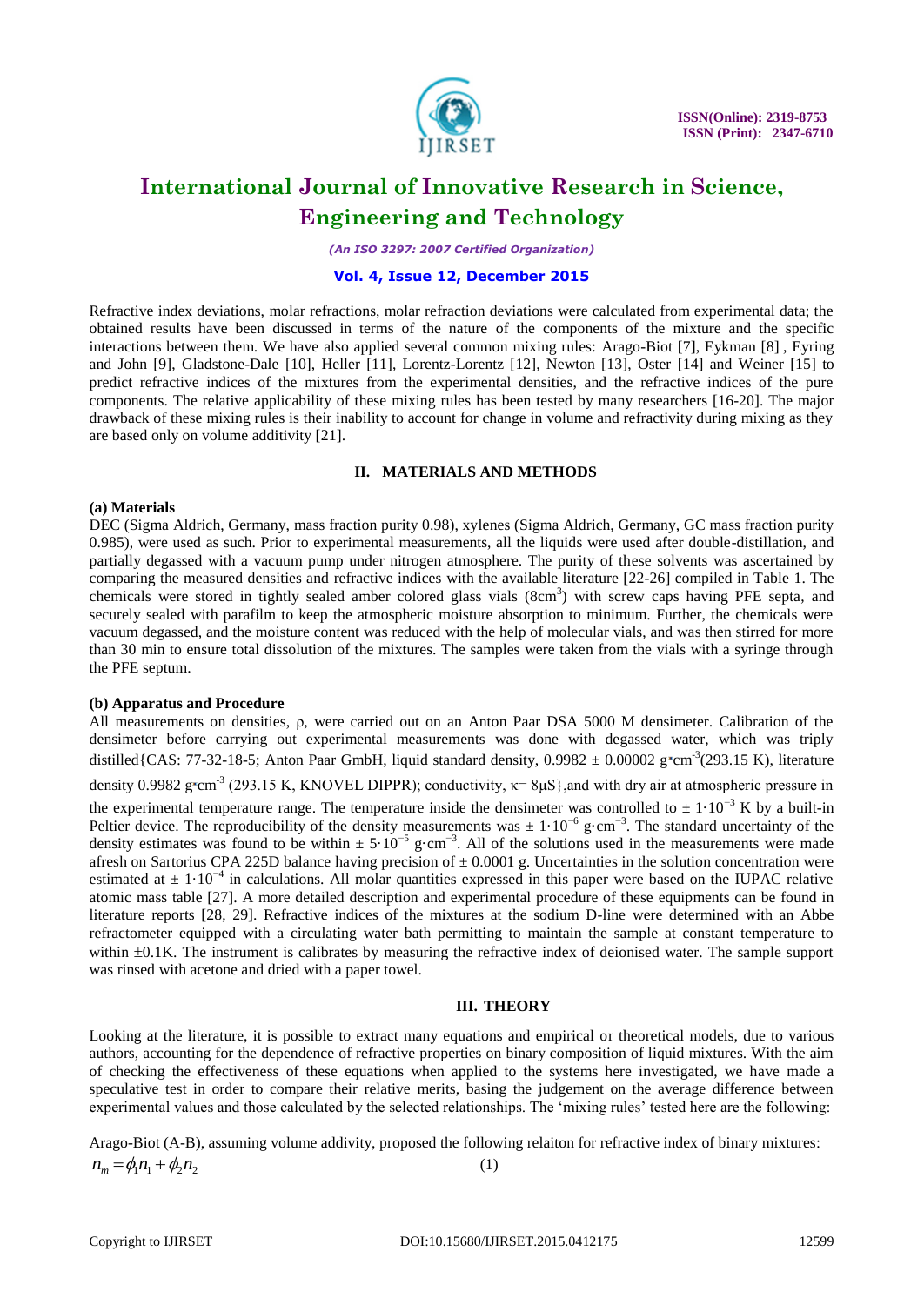

*(An ISO 3297: 2007 Certified Organization)*

### **Vol. 4, Issue 12, December 2015**

Eykman's (E) relation is represented as:  
\n
$$
\left(\frac{n_m^2 - 1}{n_m + 0.4}\right) V_m = \left(\frac{n_1^2 - 1}{n_1 + 0.4}\right) \frac{M_1 x_1}{\rho_1} + \left(\frac{n_2^2 - 1}{n_2 + 0.4}\right) \frac{M_2 x_2}{\rho_2}
$$
\n(2)

where, symbols have their usual meaning.

Eyring and John (E-J) relation:

$$
n = n_1 \phi_1^2 + 2(n_1 n_2)^{1/2} \phi_1 \phi_2 + n_2 \phi_2^2
$$
 (3)

Gladstone-dale (G-D) equation for predicting the refractive index of a binary mixture is as follows:

$$
(n_m-1)=\phi_1(n_1-1)+\phi_2(n_2-1)
$$
\n(4)

Heller's (H) relation is given by:

$$
\left(\frac{n_m - n_1}{n_1}\right) = \frac{3}{2} \left(\frac{m^2 - 1}{m^2 + 2}\right) \phi_2
$$
 (5)

Where m =  $\frac{n_2}{n_1}$  $n_{1}$ 

The Lorentz-Lorentz (L-L) relation for refractive index is based on the change in the molecular polarizability with volume fraction:

$$
\left(\frac{n_m^2 - 1}{n_m^2 + 2}\right) \frac{1}{\rho_m} = \left(\frac{n_1^2 - 1}{n_1^2 + 2}\right) \frac{w_1}{\rho_1} + \left(\frac{n_2^2 - 1}{n_2^2 + 2}\right) \frac{w_2}{\rho_2}
$$
\n(6)

Newton (N) gave the following equation:

$$
(n_m^2 - 1) = \phi_1(n_1^2 - 1) + \phi_2(n_2^2 - 1) \tag{7}
$$

Oster (Os) relation:

$$
\frac{\left(n^2-1\right)\left(2n^2+1\right)}{n^2} = \frac{\left(n_1^2-1\right)\left(2n_1^2+1\right)}{n_1^2}\phi_1 + \frac{\left(n_2^2-1\right)\left(2n_2^2+1\right)}{n_2^2}\phi_2 \tag{8}
$$

Weiner's (W) relation is represented as:

$$
\left(\frac{n_m^2 - n_1^2}{n_m + 2n_1^2}\right) = \left(\frac{n_2^2 - n_1^2}{n_2^2 + 2n_1^2}\right)\phi_2\tag{9}
$$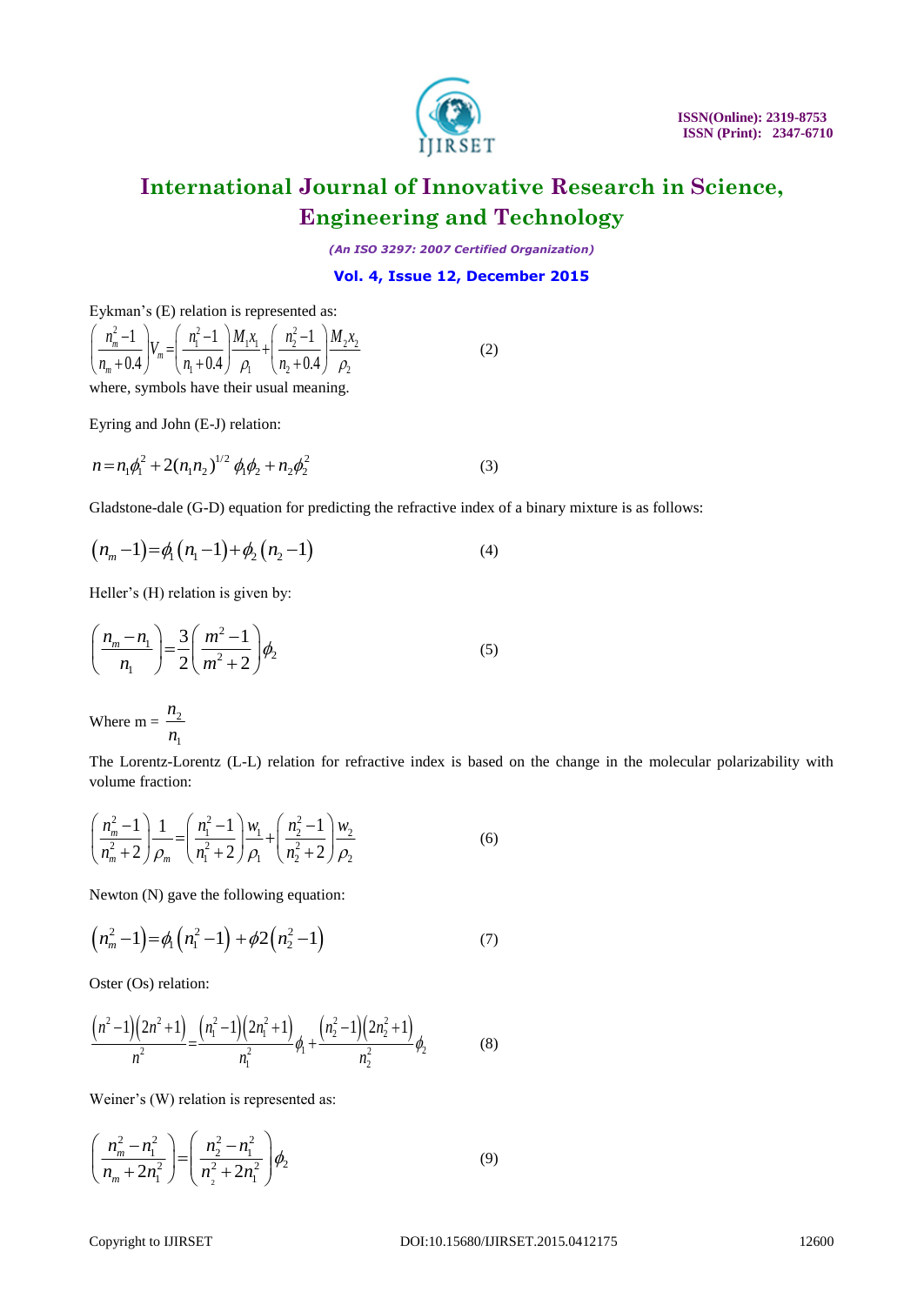

*(An ISO 3297: 2007 Certified Organization)*

### **Vol. 4, Issue 12, December 2015**

In the above equations,  $n_m$  is the refractive index of the mixture;  $n_1$  and  $n_2$  are the refractive indices of the pure components 1 and 2 respectively.  $\varphi_i$  is volume fraction of component i.  $\phi_i = x_i V_i / \sum x_i V_i$ ,  $V_i$  is the molar volume of component i and  $x_i$  is the mole fraction of component i.

The  $n_m$  data of the mixtures have been used to calculate the excess refractive index using:

$$
n^{E} = n_{m} - (x_{1}n_{1} + x_{2}n_{2})
$$
\n(10)

With the aim of gathering further information about the specific intermolecular interactions in these binary systems, we have investigated the molar refraction, R, defined by the Lorentz-Lorentz equation:

$$
R = \left(\frac{n_m^2 - 1}{n_m^2 + 2}\right) V_m \tag{11}
$$

where,  $V_m = (x_1M_1+x_2M_2)/\rho$  is the molar volume.

 $\Delta n_D$  and  $\Delta R$  were calculated using the following equations:

$$
\Delta n_{D} = n_{D} - \varphi_{1} n_{D1} - \varphi_{2} n_{D2}
$$
\n
$$
\Delta R = R - x_{1} R_{1} - x_{2} R_{2}
$$
\n(12)

where  $n_D$  is the refractive index of the mixture,  $\varphi_i$  is the volume fraction of component i.  $n_{Di}$  is the refractive index of component i,  $V_m$  is the molar volume of the mixture,  $x_i$  is the mole fraction, and  $R_i$  is the molar refraction of component i.

The deviations were further fitted to the Redlich-Kister polynomial equation [30]:

$$
X^{E} = x_{1}(1-x_{1}) \sum_{i=1}^{5} A_{i} (1-2x_{1})^{i}
$$
 (14)

where  $X^E$  is the deviation in parameters and  $x_1$  is the mole fraction of diethyl carbonate. The values of Redlich-Kister polynomial coefficients, A<sub>i</sub>, were evaluated by the method of least squares and the standard deviation  $\sigma$  (X<sup>E</sup>) was calculated as:

$$
\sigma(X^{E}) = \left[\frac{\sum (X_{\text{expt}} - X_{\text{cal}})^{2}}{m - n}\right]^{1/2}
$$
\n(15)

where m and n are the number of data points and parameters, respectively.

#### **IV. RESULTS AND DISCUSSION**

Experimental values of densities and refractive indices for the binary mixtures DEC + o-xylene, + m-xylene, + pxylene have been reported in Table 2 at temperatures  $T = (298.15-323.15)$  K over the entire mole fraction range. Molar refraction, refractive index deviation, and molar refraction deviation calculated with equations. (11), (12), (13) have been shown in Figs. 1 (a to c) to 3 (a to c). The predicted refractive indices of the binary mixtures at each temperature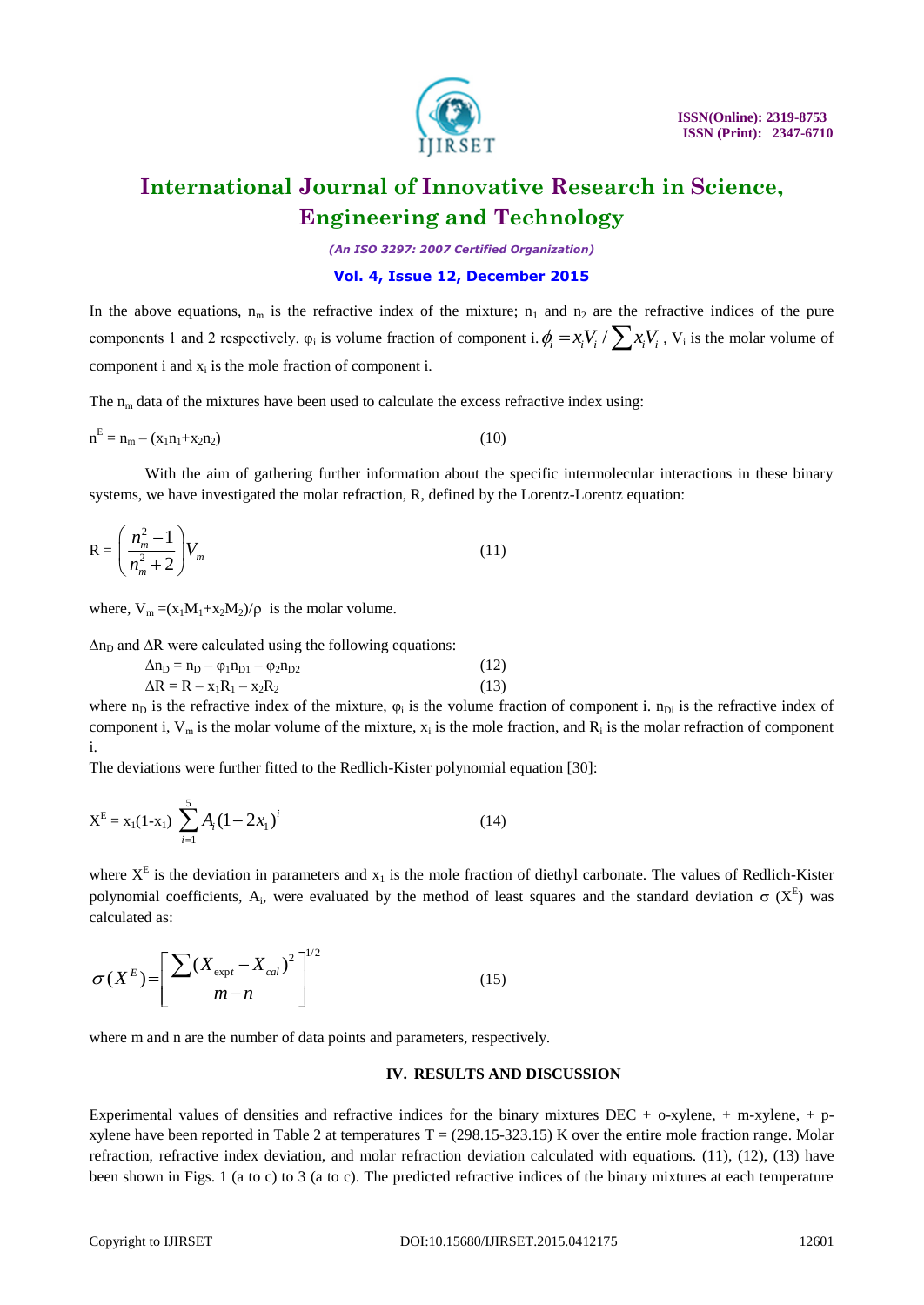

*(An ISO 3297: 2007 Certified Organization)*

### **Vol. 4, Issue 12, December 2015**

studied were compared with the experimentally measured values and the results are presented in terms of APD. The APD values for A-B, E, E-J, G-D, H, N, Os and W relations are presented in Table 4.

|                                                                  | Refractive index, $nD$ |
|------------------------------------------------------------------|------------------------|
| <b>Experimental</b><br><b>Experimental Literature</b>            | Literature             |
| $969^{22}$<br>969.10<br>1.382458<br>298.15                       | $1.38252^{22}$         |
| $963^{23}$<br>1.380170<br>303.15<br>963.47                       | 1.3801 <sup>23</sup>   |
| 957.9 <sup>22</sup><br>308.15<br>957.81<br>1.377869              | 1.37769 <sup>22</sup>  |
| DEC<br>$952^{23}$<br>313.15<br>952.13<br>1.375586                | $1.3775^{23}$          |
| 946.43 <sup>24</sup><br>318.15<br>946.43<br>1.373301             |                        |
| 940.77 <sup>24</sup><br>323.15<br>940.69<br>1.370953             |                        |
| $875.57^{25}$<br>298.15<br>875.99<br>1.501212                    | $1.5029^{25}$          |
| 871.31 <sup>25</sup><br>303.15<br>871.77<br>1.498275             | $1.5002^{25}$          |
| 867.05 <sup>25</sup><br>1.495559<br>308.15<br>867.55<br>o-xylene | $1.4975^{25}$          |
| 862.79 <sup>25</sup><br>313.15<br>1.492787<br>863.31             | 1.4948 <sup>25</sup>   |
| 858.5325<br>1.490003<br>318.15<br>859.05<br>$855.5^{26}$         | $1.4921^{25}$          |
| 323.15<br>854.77<br>1.487226                                     |                        |
| 860.02 <sup>25</sup><br>859.86<br>1.494411<br>298.15             | 1.4948 <sup>25</sup>   |
| 855.74 <sup>25</sup><br>855.55<br>1.491673<br>303.15             | $1.4922^{25}$          |
| 851.45 <sup>25</sup><br>308.15<br>851.23<br>1.488958             | $1.4896^{25}$          |
| m-xylene<br>846.926<br>313.15<br>846.90<br>1.486271              | $1.4870^{25}$          |
| 842.4 <sup>26</sup><br>1.483561<br>318.15<br>842.56              | 1.4844 <sup>25</sup>   |
| 838.326<br>838.19<br>323.15<br>1.480909                          |                        |
| 856.82 <sup>25</sup><br>298.15<br>856.65<br>1.493042             | 1.493325               |
| 852.47 <sup>25</sup><br>1.490210<br>303.15<br>852.26             | $1.4907^{25}$          |
| 848.12 <sup>25</sup><br>847.85<br>1.487460<br>308.15             | $1.4881^{25}$          |
| p-xylene<br>843.77 <sup>25</sup><br>843.43<br>1.484715<br>313.15 | $1.4855^{25}$          |
| 838.726<br>1.481953<br>318.15<br>838.99                          | $1.4830^{25}$          |
| $834.5^{26}$<br>834.53<br>1.479233<br>323.15                     |                        |

**Table 1**: Experimental values of density  $(\rho)$  and refractive index  $(n_D)$  of pure liquids along with the corresponding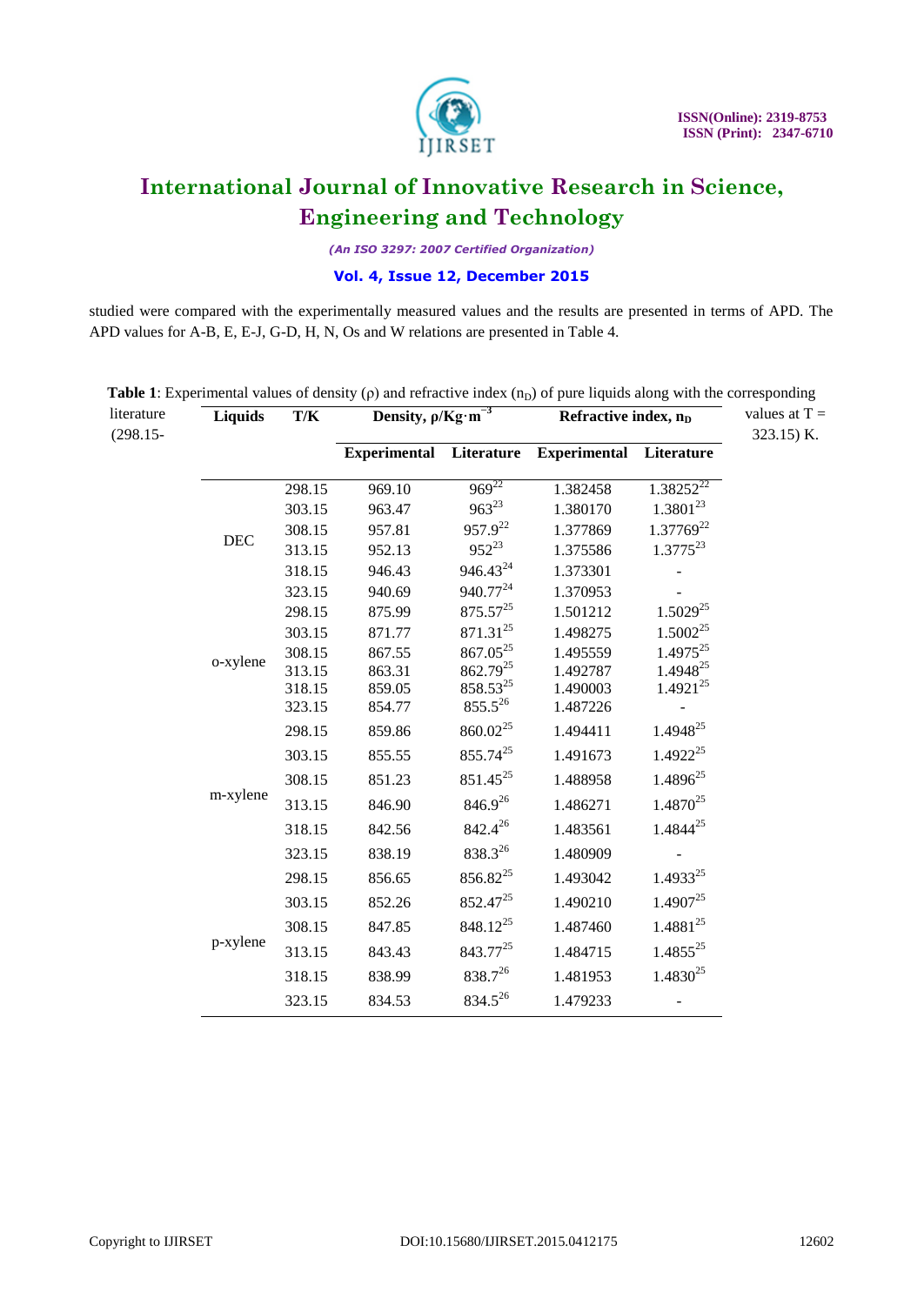

*(An ISO 3297: 2007 Certified Organization)*

### **Vol. 4, Issue 12, December 2015**

**Table 2**: Experimental values of density,  $\rho$  and refractive index,  $n<sub>D</sub>$  for three binary mixtures at different temperatures.

| $\mathbf{x}_1$ | $\rho$         | $\mathbf{n}_{\mathbf{D}}$ | ρ                               | $n_{D}$        | ρ              | $n_{D}$ |  |
|----------------|----------------|---------------------------|---------------------------------|----------------|----------------|---------|--|
|                | $(Kg m-3)$     |                           | $(Kg m-3)$<br>$DEC + o$ -xylene |                | $(Kg m-3)$     |         |  |
| $T = 298.15 K$ |                |                           | $T = 303.15 K$                  |                | $T = 308.15 K$ |         |  |
| 0.0000         | 876.0          | 1.50121                   | 871.8                           | 1.49828        | 867.5          | 1.49556 |  |
| 0.1007         | 885.3          | 1.49041                   | 881.0                           | 1.48779        | 876.6          | 1.48524 |  |
| 0.1943         | 894.1          | 1.47918                   | 889.6                           | 1.47654        | 885.1          | 1.47400 |  |
| 0.3017         | 904.2          | 1.46561                   | 899.5                           | 1.46298        | 894.9          | 1.46051 |  |
| 0.4030         | 913.7          | 1.45331                   | 908.9                           | 1.45075        | 904.1          | 1.44829 |  |
| 0.5047         | 923.2          | 1.44100                   | 918.4                           | 1.43852        | 913.4          | 1.43610 |  |
| 0.6026         | 932.5          | 1.42921                   | 927.4                           | 1.42675        | 922.3          | 1.42435 |  |
| 0.6977         | 941.4          | 1.41777                   | 936.2                           | 1.41538        | 930.9          | 1.41302 |  |
| 0.8065         | 951.5          | 1.40496                   | 946.1                           | 1.40264        | 940.7          | 1.40033 |  |
| 0.9000         | 960.0          | 1.39403                   | 954.6                           | 1.39175        | 949.0          | 1.38945 |  |
| 1.0000         | 969.1          | 1.38246                   | 963.5                           | 1.38017        | 957.8          | 1.37787 |  |
|                | $T = 313.15 K$ |                           | $T = 318.15 K$                  |                | $T = 323.15 K$ |         |  |
| 0.0000         | 863.3          | 1.49279                   | 859.0                           | 1.49000        | 854.8          | 1.48723 |  |
| 0.1007         | 872.2          | 1.48266                   | 867.8                           | 1.48022        | 863.4          | 1.47773 |  |
| 0.1943         | 880.6          | 1.47150                   | 876.0                           | 1.46898        | 871.4          | 1.46651 |  |
| 0.3017         | 890.2          | 1.45804                   | 885.5                           | 1.45563        | 880.7          | 1.45328 |  |
| 0.4030         | 899.3          | 1.44578                   | 894.4                           | 1.44327        | 889.5          | 1.44087 |  |
| 0.5047         | 908.4          | 1.43369                   | 903.4                           | 1.43125        | 898.4          | 1.42881 |  |
| 0.6026         | 917.2          | 1.42196                   | 912.1                           | 1.41963        | 906.9          | 1.41727 |  |
| 0.6977         | 925.7          | 1.41069                   | 920.4                           | 1.40834        | 915.1          | 1.40598 |  |
| 0.8065         | 935.3          | 1.39794                   | 929.9                           | 1.39563        | 924.4          | 1.39333 |  |
| 0.9000         | 943.5          | 1.38711                   | 937.9                           | 1.38483        | 932.4          | 1.38253 |  |
| 1.0000         | 952.1          | 1.37559                   | 946.4                           | 1.37330        | 940.7          | 1.37095 |  |
|                |                |                           | $DEC + m$ -xylene               |                |                |         |  |
|                | $T = 298.15 K$ |                           |                                 | $T = 303.15 K$ | $T = 308.15 K$ |         |  |
| 0.0000         | 859.9          | 1.49441                   | 855.6                           | 1.49167        | 851.2          | 1.48896 |  |
| 0.1059         | 871.0          | 1.48235                   | 866.6                           | 1.47968        | 862.1          | 1.47703 |  |
| 0.2070         | 881.8          | 1.47100                   | 877.2                           | 1.46836        | 872.6          | 1.46576 |  |
| 0.3020         | 892.0          | 1.46040                   | 887.3                           | 1.45781        | 882.5          | 1.45526 |  |
| 0.4098         | 903.9          | 1.44829                   | 899.0                           | 1.44574        | 894.1          | 1.44324 |  |
| 0.5068         | 914.5          | 1.43735                   | 909.5                           | 1.43484        | 904.5          | 1.43239 |  |
| 0.5982         | 924.9          | 1.42705                   | 919.8                           | 1.42456        | 914.7          | 1.42215 |  |
| 0.6991         | 935.8          | 1.41573                   | 930.6                           | 1.41328        | 925.3          | 1.41091 |  |
| 0.8038         | 947.2          | 1.40402                   | 941.9                           | 1.40161        | 936.5          | 1.39929 |  |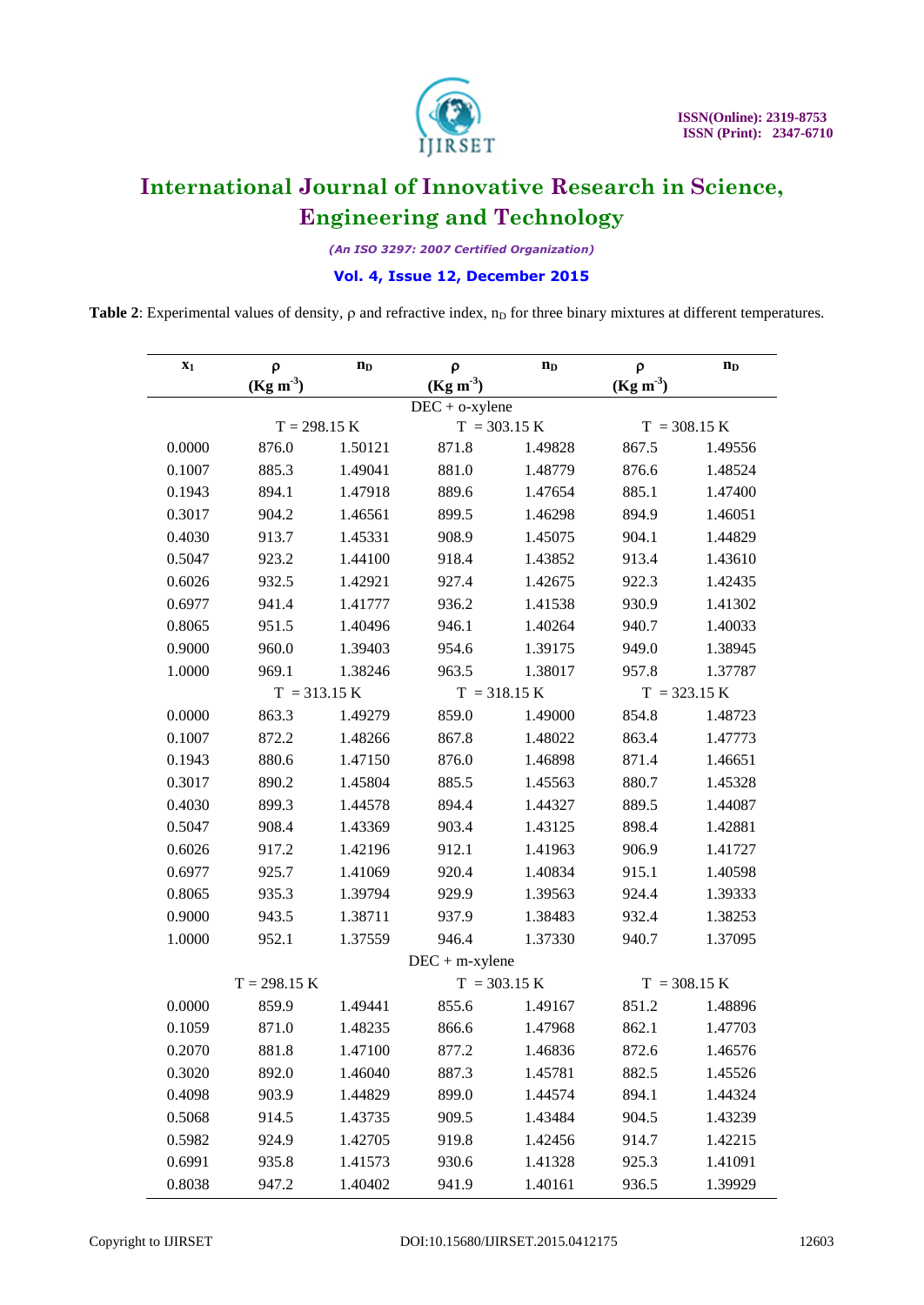

*(An ISO 3297: 2007 Certified Organization)*

### **Vol. 4, Issue 12, December 2015**

| 0.9023 | 958.0            | 1.39305 | 952.5             | 1.39068        | 946.9          | 1.38841 |  |
|--------|------------------|---------|-------------------|----------------|----------------|---------|--|
| 1.0000 | 969.1<br>1.38246 |         | 1.38011<br>963.5  |                | 957.8          | 1.37787 |  |
|        | $T = 313.15 K$   |         |                   | $T = 318.15 K$ | $T = 323.15 K$ |         |  |
| 0.0000 | 846.9            | 1.48627 | 842.6             | 1.48356        | 838.2          | 1.48091 |  |
| 0.1059 | 857.6            | 1.47441 | 853.1             | 1.47176        |                | 1.46917 |  |
| 0.2070 | 868.0            | 1.46318 | 863.3             | 1.46058        | 858.7          | 1.45801 |  |
| 0.3020 | 877.8            | 1.45272 | 873.0             | 1.45016        | 868.2          | 1.44761 |  |
| 0.4098 | 889.2            | 1.44073 | 884.3             | 1.43823        | 879.4          | 1.43572 |  |
| 0.5068 | 899.5            | 1.42993 | 894.4             | 1.42747        | 889.3          | 1.42499 |  |
| 0.5982 | 909.5            | 1.41972 | 904.3             | 1.41728        |                | 1.41483 |  |
| 0.6991 | 920.0            | 1.40852 | 914.7             | 1.40612        | 909.4          | 1.40370 |  |
| 0.8038 | 931.0            | 1.39694 | 925.6             | 1.39458        | 920.1          | 1.39219 |  |
| 0.9023 | 941.4            | 1.38612 | 935.8             | 1.38383        | 930.2          | 1.38147 |  |
| 1.0000 | 952.1            | 1.37559 | 946.4             | 1.37330        | 940.7          | 1.37095 |  |
|        |                  |         | $DEC + p$ -xylene |                |                |         |  |
|        | $T = 298.15 K$   |         | $T = 303.15 K$    |                | $T = 308.15 K$ |         |  |
| 0.0000 | 856.6            | 1.49304 | 852.3             | 1.49021        | 847.9          | 1.48746 |  |
| 0.0995 | 867.7            | 1.48120 | 863.3             | 1.47845        | 858.8          | 1.47583 |  |
| 0.2104 | 880.1            | 1.46970 | 875.5             | 1.46707        | 870.8          | 1.46444 |  |
| 0.3088 | 891.2            | 1.45860 | 886.4             | 1.45591        | 881.6          | 1.45328 |  |
| 0.4002 | 901.2            | 1.44857 | 896.3             | 1.44596        | 891.4          | 1.44340 |  |
| 0.5154 | 914.4            | 1.43586 | 909.4             | 1.43330        | 904.3          | 1.43085 |  |
| 0.6003 | 923.9            | 1.42640 | 918.8             | 1.42385        | 913.6          | 1.42138 |  |
| 0.7120 | 936.4            | 1.41417 | 931.2             | 1.41172        | 925.9          | 1.40929 |  |
| 0.7988 | 946.3            | 1.40451 | 941.0             | 1.40212        | 935.6          | 1.39972 |  |
| 0.8992 | 957.7            | 1.39352 | 952.2             | 1.39115        | 946.6          | 1.38881 |  |
| 1.0000 | 969.1            | 1.38246 | 963.5             | 1.38017        | 957.8          | 1.37787 |  |
|        | $T = 313.15 K$   |         | $T = 318.15 K$    |                | $T = 323.15 K$ |         |  |
| 0.0000 | 843.5            | 1.48472 | 839.1             | 1.48195        | 834.7          | 1.47923 |  |
| 0.0995 | 854.2            | 1.47314 | 849.7             | 1.47054        | 845.2          | 1.46794 |  |
| 0.2104 | 866.2            | 1.46187 | 861.5             | 1.45926        | 856.8          | 1.45672 |  |
| 0.3088 | 876.8            | 1.45071 | 872.0             | 1.44817        | 867.2          | 1.44567 |  |
| 0.4002 | 886.5            | 1.44093 | 881.5             | 1.43845        | 876.6          | 1.43608 |  |
| 0.5154 | 899.2            | 1.42835 | 894.1             | 1.42601        | 889.0          | 1.42356 |  |
| 0.6003 | 908.5            | 1.41891 | 903.3             | 1.41651        | 898.0          | 1.41443 |  |
| 0.7120 | 920.6            | 1.40688 | 915.2             | 1.40447        | 909.8          | 1.40210 |  |
| 0.7988 | 930.1            | 1.39733 | 924.7             | 1.39496        | 919.2          | 1.39264 |  |
| 0.8992 | 941.1            | 1.38648 | 935.5             | 1.38415        | 929.9          | 1.38183 |  |
| 1.0000 | 952.1            | 1.37559 | 946.4             | 1.37330        | 940.7          | 1.37095 |  |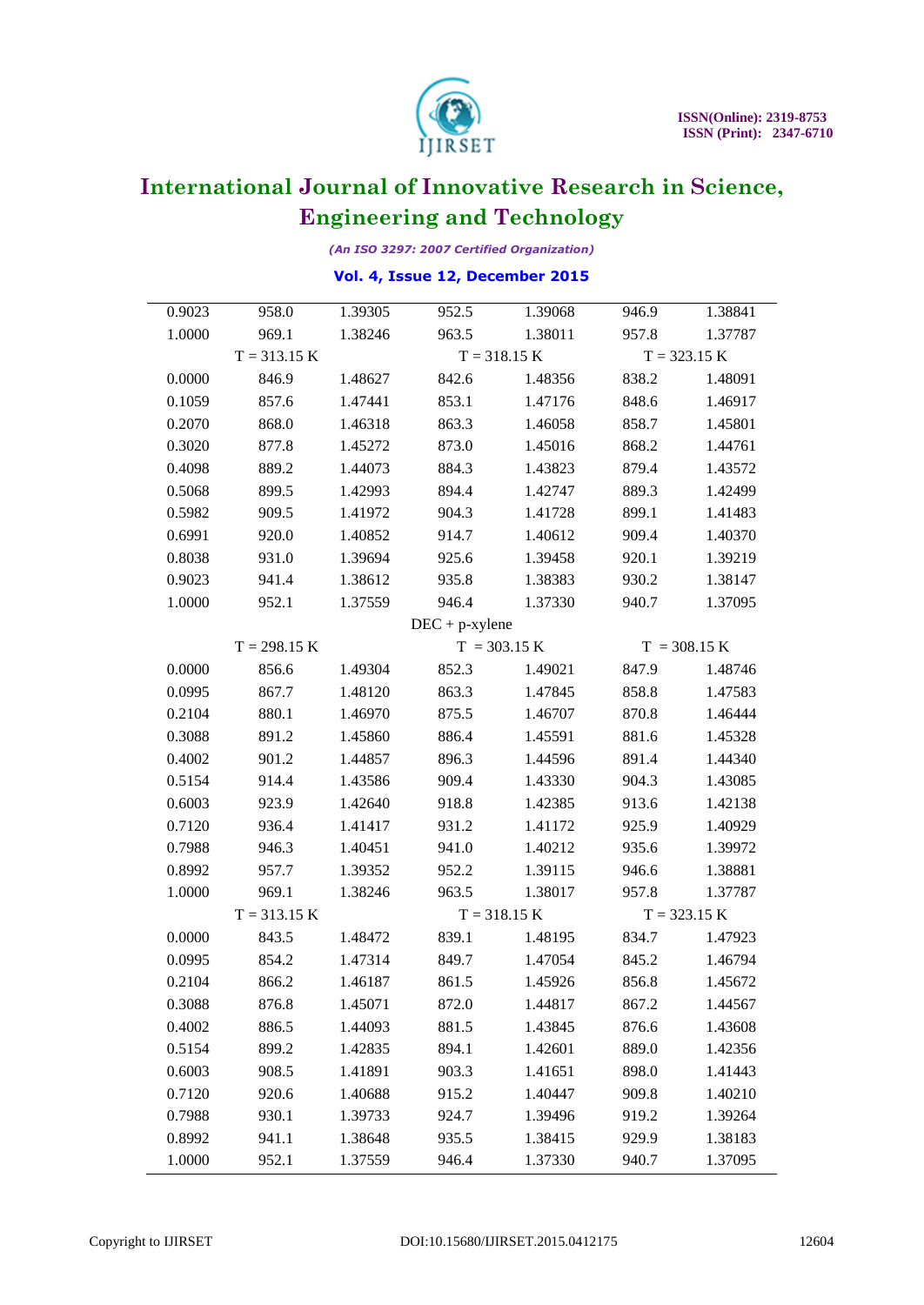

*(An ISO 3297: 2007 Certified Organization)*

### **Vol. 4, Issue 12, December 2015**

**Table 3**: Adjustable parameters A<sub>i</sub> with the standard deviations  $\sigma$  for deviation in refractive index ( $\Delta n_D$ ) and deviation in molar refraction ( $\Delta R$ ) for binary mixtures at temperatures T = (298.15 - 323.15) K

| T(K)   | $A_1$             | A <sub>2</sub><br>$A_3$<br>$A_4$ |             | A <sub>5</sub>    | $\sigma$    |          |  |  |
|--------|-------------------|----------------------------------|-------------|-------------------|-------------|----------|--|--|
|        | $DEC + o$ -xylene |                                  |             |                   |             |          |  |  |
|        |                   | $\Delta n_D$                     |             |                   |             |          |  |  |
| 298.15 | $-1.19E-03$       | $-3.72E-03$                      | 2.97E-03    | $-1.07E-02$       | 1.04E-02    | 6.05E-05 |  |  |
| 303.15 | $-6.78E-04$       | $-3.67E-03$                      | 2.35E-03    | $-1.25E-02$       | 1.43E-02    | 5.20E-05 |  |  |
| 308.15 | $-3.96E-04$       | $-3.93E-03$                      | 3.65E-03    | $-1.29E-02$       | 1.37E-02    | 4.74E-05 |  |  |
| 313.15 | $-1.80E-05$       | $-3.99E-03$                      | 4.50E-03    | $-1.41E-02$       | 1.35E-02    | 3.31E-05 |  |  |
| 318.15 | 5.67E-04          | $-4.10E-03$                      | 4.55E-03    | $-1.61E-02$       | 1.63E-02    | 1.92E-05 |  |  |
| 323.15 | 1.02E-03          | $-4.50E-03$                      | 5.82E-03    | $-1.72E-02$       | 1.72E-02    | 3.72E-05 |  |  |
|        |                   |                                  |             | $\Delta R$        |             |          |  |  |
| 298.15 | 2.60E-02          | $-3.01E-02$                      | 1.77E-02    | $-6.34E-02$       | 6.09E-02    | 3.81E-04 |  |  |
| 303.15 | 3.01E-02          | $-3.00E-02$                      | 1.40E-02    | $-7.51E-02$       | 8.51E-02    | 3.35E-04 |  |  |
| 308.15 | 3.33E-02          | $-3.17E-02$                      | 1.95E-02    | $-7.98E-02$       | 8.67E-02    | 3.00E-04 |  |  |
| 313.15 | 3.66E-02          | $-3.25E-02$                      | 2.77E-02    | $-8.74E-02$       | 8.28E-02    | 2.24E-04 |  |  |
| 318.15 | 4.19E-02          | $-3.32E-02$                      | 2.66E-02    | $-1.02E-01$       | 1.02E-01    | 1.21E-04 |  |  |
| 323.15 | 4.60E-02          | $-3.64E-02$                      | 3.50E-02    | $-1.08E-01$       | 1.10E-01    | 2.05E-04 |  |  |
|        |                   |                                  |             | $DEC + m$ -xylene |             |          |  |  |
|        |                   |                                  |             | $\Delta n_D$      |             |          |  |  |
| 298.15 | 4.90E-03          | 3.39E-03                         | $-4.41E-03$ | $-4.57E-03$       | $-2.33E-03$ | 1.32E-05 |  |  |
| 303.15 | 5.01E-03          | 3.43E-03                         | $-4.77E-03$ | $-4.87E-03$       | $-1.49E-03$ | 1.53E-05 |  |  |
| 308.15 | 5.10E-03          | 3.33E-03                         | $-4.88E-03$ | $-4.73E-03$       | $-1.04E-03$ | 1.53E-05 |  |  |
| 313.15 | 5.21E-03          | 3.32E-03                         | $-5.29E-03$ | $-4.78E-03$       | $-9.01E-05$ | 2.29E-05 |  |  |
| 318.15 | 5.35E-03          | 3.42E-03                         | $-5.92E-03$ | $-4.98E-03$       | 1.47E-03    | 2.23E-05 |  |  |
| 323.15 | 5.47E-03          | 3.57E-03                         | $-6.07E-03$ | $-5.36E-03$       | 2.07E-03    | 2.43E-05 |  |  |
|        |                   |                                  |             | $\Delta R$        |             |          |  |  |
| 298.15 | 7.73E-02          | 1.94E-02                         | $-2.63E-02$ | $-2.66E-02$       | $-1.17E-02$ | 7.56E-05 |  |  |
| 303.15 | 7.91E-02          | 1.96E-02                         | $-2.92E-02$ | $-2.81E-02$       | $-6.30E-03$ | 8.48E-05 |  |  |
| 308.15 | 8.09E-02          | 1.93E-02                         | $-3.10E-02$ | $-2.78E-02$       | $-2.26E-03$ | 1.12E-04 |  |  |
| 313.15 | 8.29E-02          | 1.95E-02                         | $-3.41E-02$ | $-2.88E-02$       | 5.29E-03    | 1.48E-04 |  |  |
| 318.15 | 8.51E-02          | 2.01E-02                         | $-3.78E-02$ | $-3.00E-02$       | 1.40E-02    | 1.43E-04 |  |  |
| 323.15 | 8.72E-02          | 2.09E-02                         | $-3.90E-02$ | $-3.19E-02$       | 1.75E-02    | 1.64E-04 |  |  |
|        |                   |                                  |             | $DEC + p$ -xylene |             |          |  |  |
|        |                   |                                  |             | $\Delta n_D$      |             |          |  |  |
| 298.15 | $-1.10E-03$       | 8.70E-04                         | 6.65E-04    | 9.31E-05          | $-2.58E-04$ | 3.13E-05 |  |  |
| 303.15 | $-9.02E-04$       | 9.99E-04                         | 4.90E-04    | $-1.86E-04$       | 1.44E-04    | 2.92E-05 |  |  |
| 308.15 | $-8.04E-04$       | 9.95E-04                         | 8.22E-04    | $-1.79E-04$       | $-8.09E-05$ | 2.76E-05 |  |  |
| 313.15 | $-6.95E-04$       | 1.10E-03                         | 1.01E-03    | $-3.08E-04$       | 1.41E-04    | 2.78E-05 |  |  |
| 318.15 | $-5.40E-04$       | 1.14E-03                         | 1.23E-03    | $-2.54E-04$       | $-1.41E-04$ | 2.96E-05 |  |  |
| 323.15 | $-4.15E-04$       | 1.15E-03                         | 1.23E-03    | $-3.94E-04$       | 2.09E-04    | 2.87E-05 |  |  |
|        |                   |                                  |             | $\Delta R$        |             |          |  |  |
| 298.15 | 5.13E-03          | 9.44E-03                         | 7.52E-03    | $-1.43E-03$       | $-3.72E-03$ | 1.84E-04 |  |  |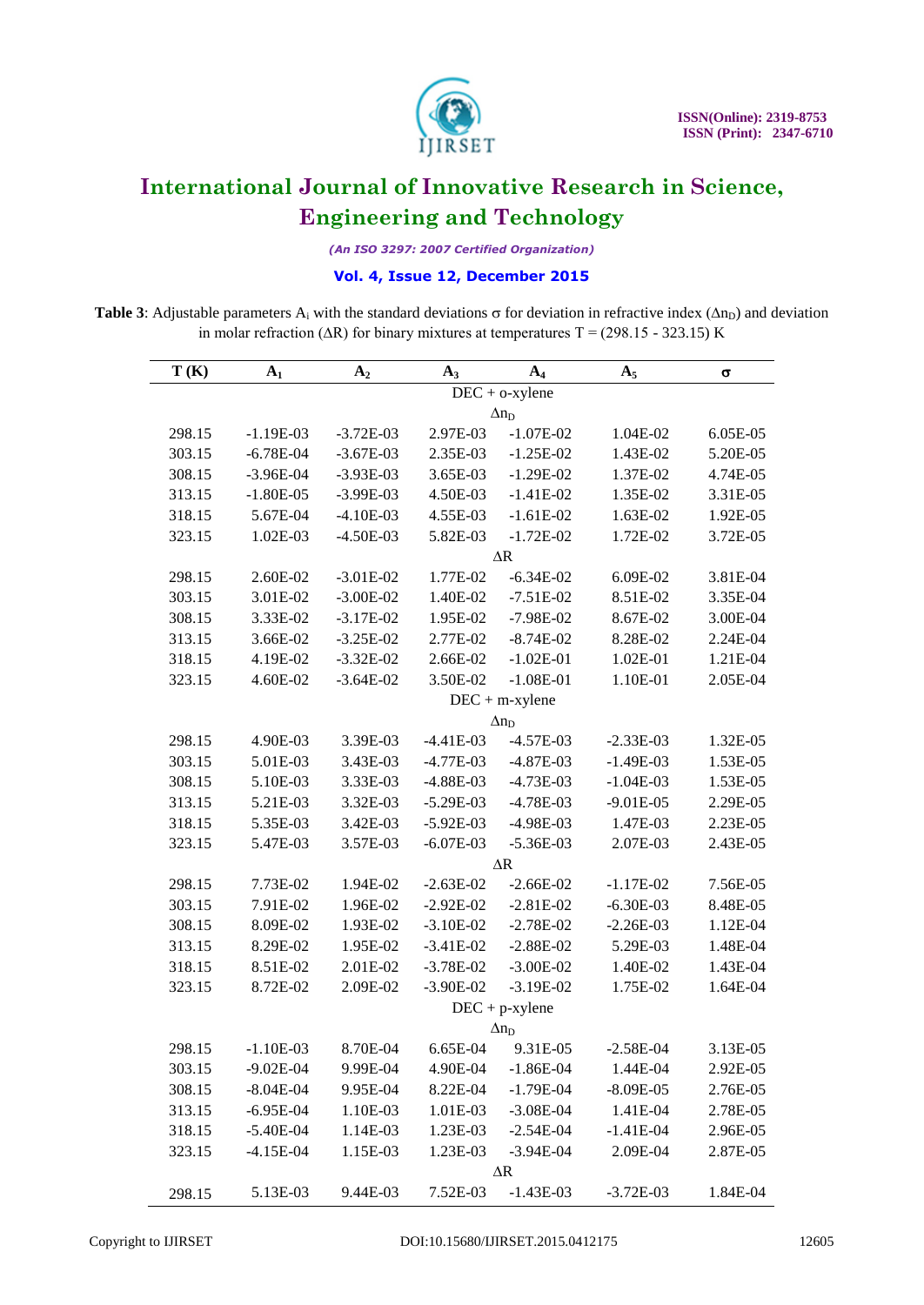

*(An ISO 3297: 2007 Certified Organization)*

### **Vol. 4, Issue 12, December 2015**

| 303.15 | 7.31E-03 | 9.77E-03 | 7.81E-03 | $-2.34E-03$ | $-3.37E-03$ | $2.05E-04$ |
|--------|----------|----------|----------|-------------|-------------|------------|
| 308.15 | 9.12E-03 | 1.01E-02 | 9.14E-03 | $-3.86E-03$ | $-3.83E-03$ | 1.83E-04   |
| 313.15 | 1.10E-02 | 1.03E-02 | 1.03E-02 | $-4.05E-03$ | $-2.65E-03$ | 1.79E-04   |
| 318.15 | 1.30E-02 | 1.04E-02 | 1.11E-02 | -3 87E-03   | $-2.14E-03$ | 1.82E-04   |
| 323.15 | 1.50E-02 | 1.03E-02 | 1.22E-02 | $-4.40E-03$ | $-2.25E-03$ | 2.02E-04   |

**Table 4**: Values of average percentage deviations (APD) in experimentally and theoretically calculated refractive indices using various mixing rules at different temperatures.

| T/K                         | $A-B$                      | E      | $E-J$  | $G-D$  | $\mathbf H$ | $L-L$  | N         | Os     | W      |
|-----------------------------|----------------------------|--------|--------|--------|-------------|--------|-----------|--------|--------|
| DEC $(1) + o$ -xylene $(2)$ |                            |        |        |        |             |        |           |        |        |
| 298.15                      | 0.0083                     | 0.1277 | 0.0337 | 0.0083 | 0.0608      | 0.0609 | $-0.0425$ | 0.1604 | 0.0290 |
| 303.15                      | 0.0166                     | 0.1350 | 0.0418 | 0.0166 | 0.0687      | 0.0687 | $-0.0337$ | 0.1676 | 0.0372 |
| 308.15                      | 0.0230                     | 0.1409 | 0.0481 | 0.0230 | 0.0749      | 0.0747 | $-0.0272$ | 0.1735 | 0.0435 |
| 313.15                      | 0.0298                     | 0.1469 | 0.0547 | 0.0298 | 0.0813      | 0.0810 | $-0.0202$ | 0.1794 | 0.0501 |
| 318.15                      | 0.0395                     | 0.1560 | 0.0644 | 0.0395 | 0.0908      | 0.0903 | $-0.0102$ | 0.1884 | 0.0598 |
| 323.15                      | 0.0488                     | 0.1647 | 0.0736 | 0.0488 | 0.0999      | 0.0993 | $-0.0007$ | 0.1971 | 0.0690 |
|                             | DEC $(1)$ + m-xylene $(2)$ |        |        |        |             |        |           |        |        |
| 298.15                      | 0.0249                     | 0.1317 | 0.0477 | 0.0249 | 0.0708      | 0.0719 | $-0.0206$ | 0.1611 | 0.0433 |
| 303.15                      | 0.0282                     | 0.1346 | 0.0509 | 0.0282 | 0.0739      | 0.0748 | $-0.0171$ | 0.1640 | 0.0465 |
| 308.15                      | 0.0303                     | 0.1360 | 0.0528 | 0.0303 | 0.0756      | 0.0765 | $-0.0148$ | 0.1653 | 0.0484 |
| 313.15                      | 0.0325                     | 0.1377 | 0.0549 | 0.0325 | 0.0776      | 0.0783 | $-0.0125$ | 0.1670 | 0.0506 |
| 318.15                      | 0.0350                     | 0.1397 | 0.0574 | 0.0350 | 0.0800      | 0.0805 | $-0.0097$ | 0.1690 | 0.0530 |
| 323.15                      | 0.0375                     | 0.1418 | 0.0598 | 0.0375 | 0.0823      | 0.0827 | $-0.0072$ | 0.1711 | 0.0554 |
| DEC $(1)$ + p-xylene $(2)$  |                            |        |        |        |             |        |           |        |        |
| 298.15                      | 0.0174                     | 0.1207 | 0.0394 | 0.0174 | 0.0622      | 0.0628 | $-0.0266$ | 0.1492 | 0.0351 |
| 303.15                      | 0.0194                     | 0.1219 | 0.0413 | 0.0194 | 0.0639      | 0.0643 | $-0.0243$ | 0.1503 | 0.0370 |
| 308.15                      | 0.0209                     | 0.1229 | 0.0426 | 0.0209 | 0.0654      | 0.0654 | $-0.0227$ | 0.1512 | 0.0384 |
| 313.15                      | 0.0225                     | 0.1239 | 0.0441 | 0.0225 | 0.0666      | 0.0667 | $-0.0208$ | 0.1522 | 0.0399 |
| 318.15                      | 0.0242                     | 0.1249 | 0.0457 | 0.0242 | 0.0680      | 0.0680 | $-0.0189$ | 0.1532 | 0.0415 |
| 323.15                      | 0.0256                     | 0.1260 | 0.0471 | 0.0256 | 0.0693      | 0.0691 | $-0.0173$ | 0.1542 | 0.0429 |

The basis of these mixing rules of refractive index is Electromagnetic theory of light, which treats the molecules as dipoles or assemblies of dipoles by an external field. Refractive index dependent on the nature of liquid, pressure and temperature and is directly related to a number of physical parameters of the liquid such as dielectric constant, density, molar refractivity etc. Here an attempt has been made to study the validity of nine mixing rules for predicting the refractivity of binary liquid system, over the entire mole fraction range.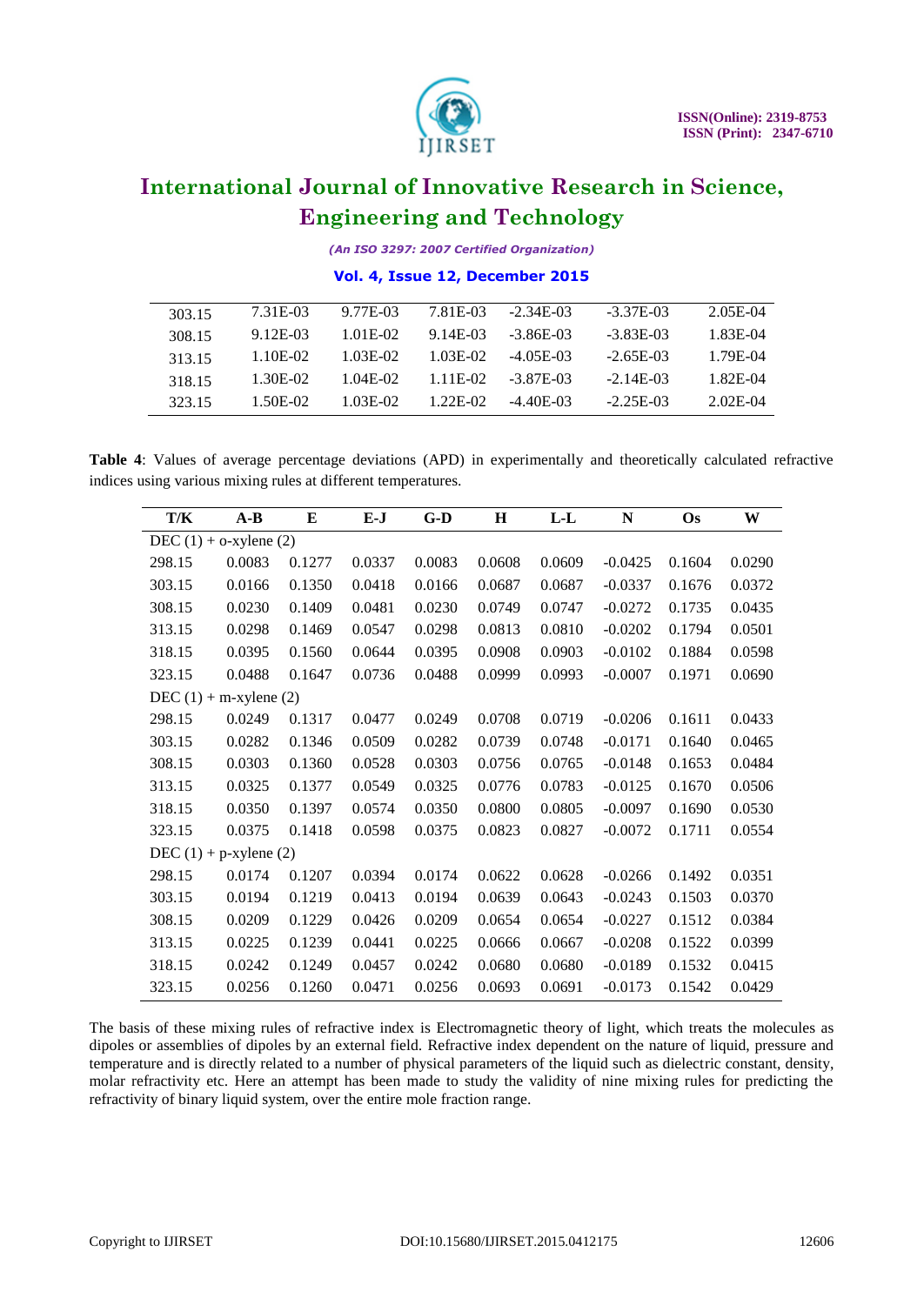

*(An ISO 3297: 2007 Certified Organization)*

**Vol. 4, Issue 12, December 2015**



**Fig.** 1(a) : Plots of molar refraction, R against mole fraction,  $x_1$  of DEC at T = (298.15-323.15) K for DEC + oxylene.





From Figure 1 (a-c) it can be observed that the molar refraction values are almost equal for all the mixtures at all the temperatures studied. And it can also be observed that the values of molar refraction increase with increase in temperature but the increase is small.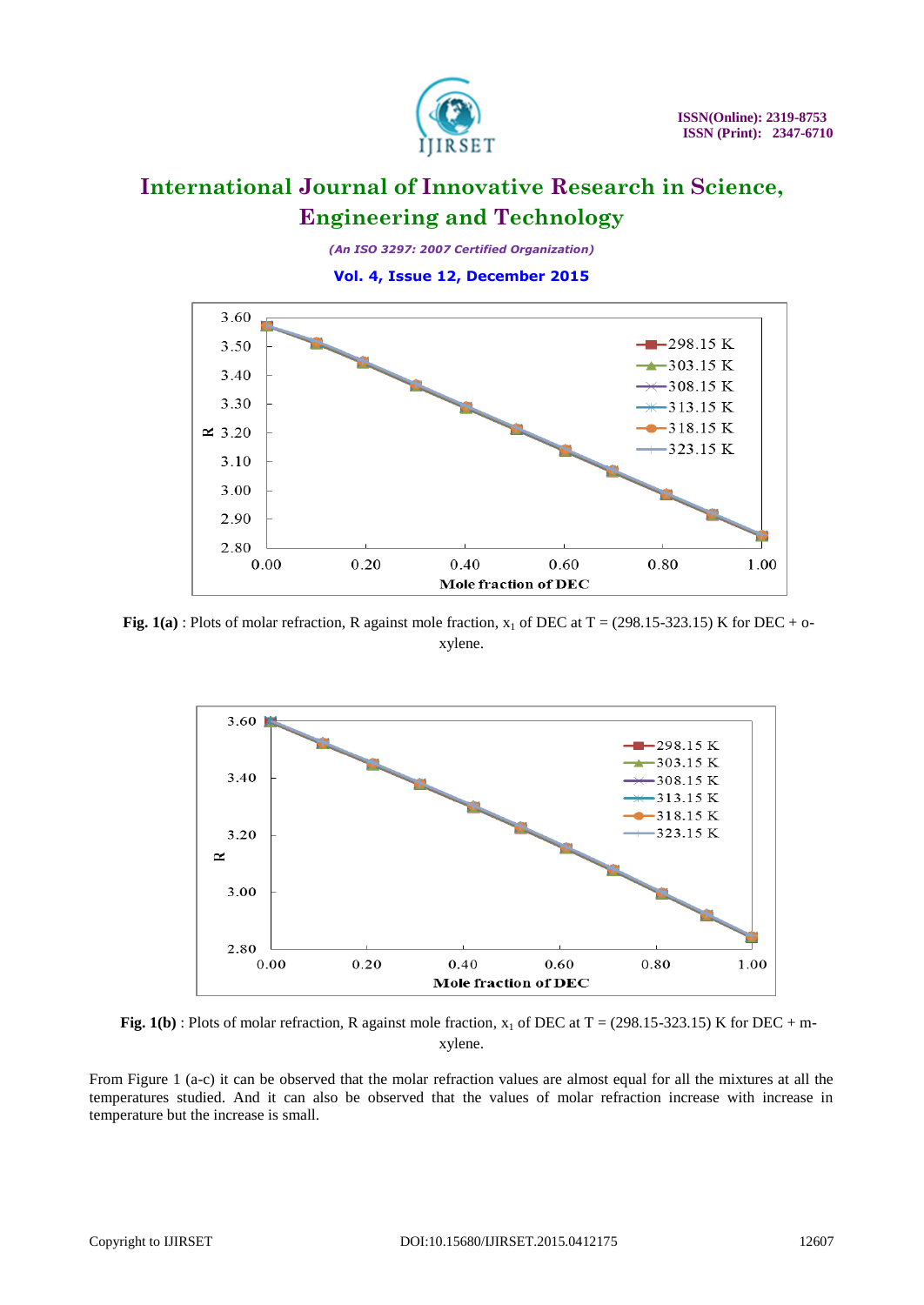

*(An ISO 3297: 2007 Certified Organization)*

**Vol. 4, Issue 12, December 2015**



**Fig.** 1(c) : Plots of molar refraction, R against mole fraction,  $x_1$  of DEC at T = (298.15-323.15) K for DEC + pxylene.

In Figure 2 (a) for DEC+ o-xylene,  $\Delta n_D$  shows positive and negative values, with the maximum value at  $x_1 = 0.1007$ and minimum value at  $x_1 = 0.6977$ . The same trends have been observed at all temperatures studied.



**Fig.** 2(a) : Plots of deviation in refractive index,  $\Delta n_p$  against mole fraction, x<sub>1</sub> of DEC at T = (298.15-323.15) K for DEC + o-xylene.

From Figure 2(b) it can be observed that the  $\Delta n_D$  shows positive values over the entire composition range, with the maximum value at  $x_1 = 0.6143$  for all temperatures for DEC + m-xylene. Whereas from Figure 2(c) for DEC + pxylene, it can be observed that the  $\Delta n_D$  shows negative and positive values. More negative is observed at  $x_1 = 0.3080$ and more positive is observed at  $x_1 = 0.7997$ .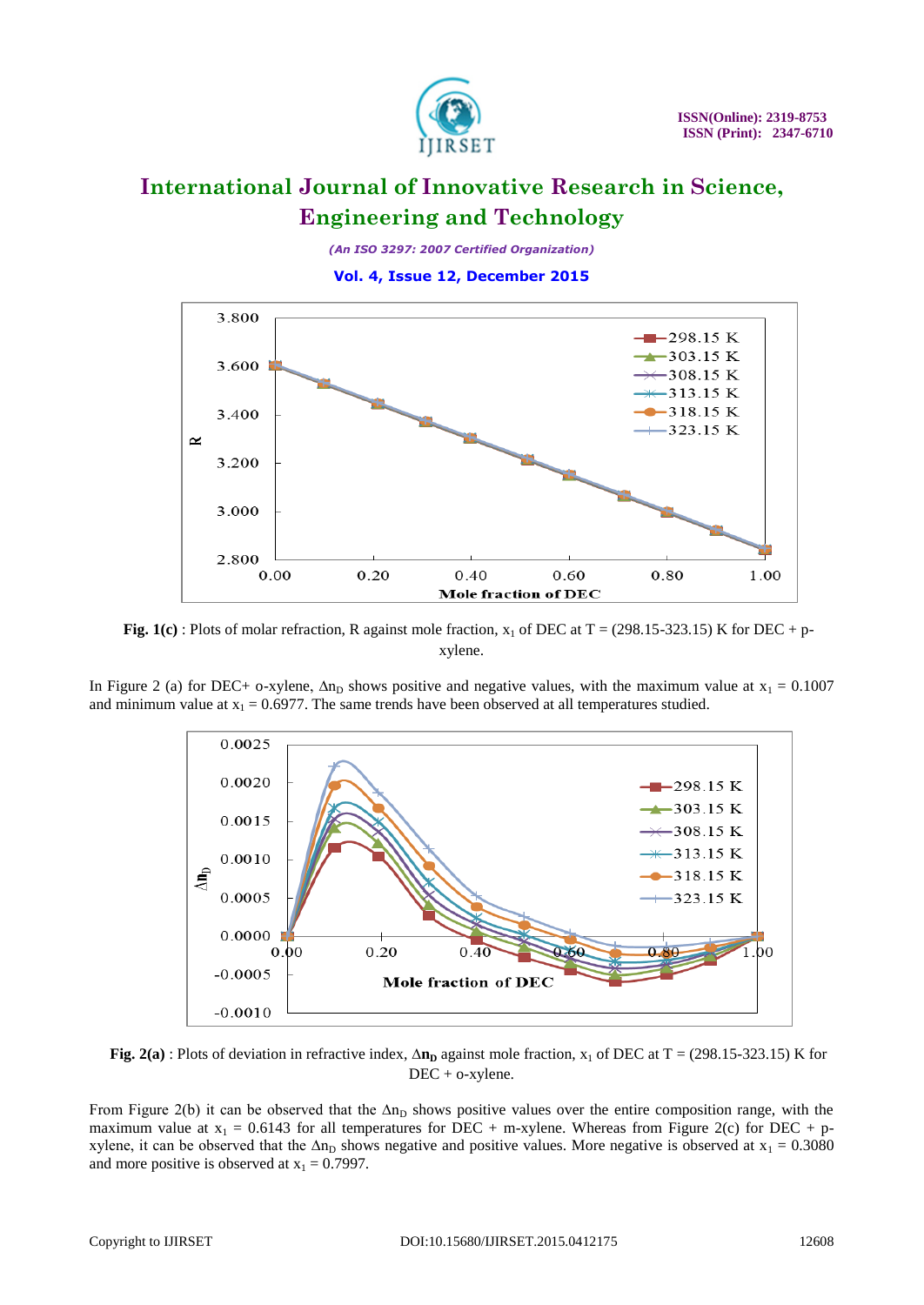

*(An ISO 3297: 2007 Certified Organization)*

**Vol. 4, Issue 12, December 2015**



**Fig. 2(b)**: Plots of deviation in refractive index,  $\Delta n_p$  against mole fraction, x<sub>1</sub> of DEC at T = (298.15-323.15) K for DEC + m-xylene.

From Figure 2 (a-c) more negative value (-0.0005) of  $\Delta n_D$  can be observed for DEC + o-xylene when compared to other two mixtures. The larger negative deviations of DEC with o-xylene clearly suggest that the -CH<sub>3</sub> group at oposition makes o-xylene molecules to pack themselves more favorably in the structure of DEC molecules in the solution than in the pure state.



**Fig. 2(c)**: Plots of deviation in refractive index,  $\Delta n_p$  against mole fraction, x<sub>1</sub> of DEC at T = (298.15-323.15) K for DEC + p-xylene.

Thus, we conclude that for xylenes the experimental results show that the position of  $-CH<sub>3</sub>$  groups, rather than their number, is significant in deciding the extent of negative deviations in  $\Delta n_D$ . The lowest deviations for the calculated refractive indices have been obtained by using Newton equation, whereas the Eykman equation gives the highest deviations at all temperatures for all the mixtures studied.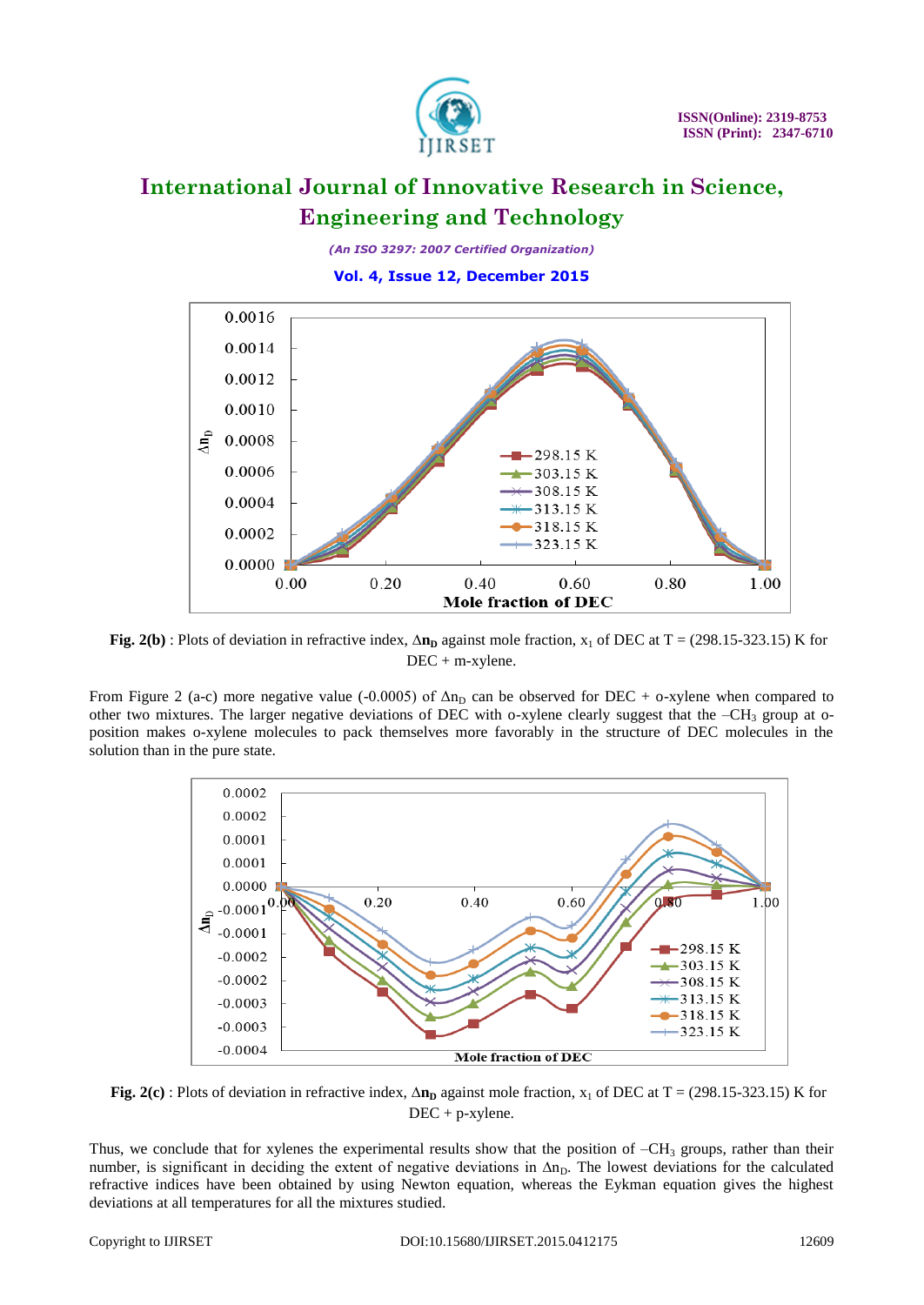

*(An ISO 3297: 2007 Certified Organization)*

**Vol. 4, Issue 12, December 2015**



**Fig. 3(a)** : Plots of deviation in molar refraction, **∆R** against mole fraction, x<sup>1</sup> of DEC at T = (298.15-323.15) K for DEC + o-xylene.

The deviations in molar refraction,  $\Delta R$  [Figure 3(a-c)], from the linear dependence on mole fraction reveals that it is positive for all the three binary mixtures investigated. More positive deviation is observed at  $x_1=0.1943$  in figure 3(a), at  $x_1=0.6143$  in figure 3(b) and at  $x_1=0.79$  in figure 3(c).



**Fig. 3(b)** : Plots of deviation in molar refraction, **∆R** against mole fraction, x<sup>1</sup> of DEC at T = (298.15-323.15) K for DEC + m-xylene.

It also supports the behavior that is observed in figure 2(a-c). The increases in values of ΔR with increase in temperature have been observed from figure 3(a-c).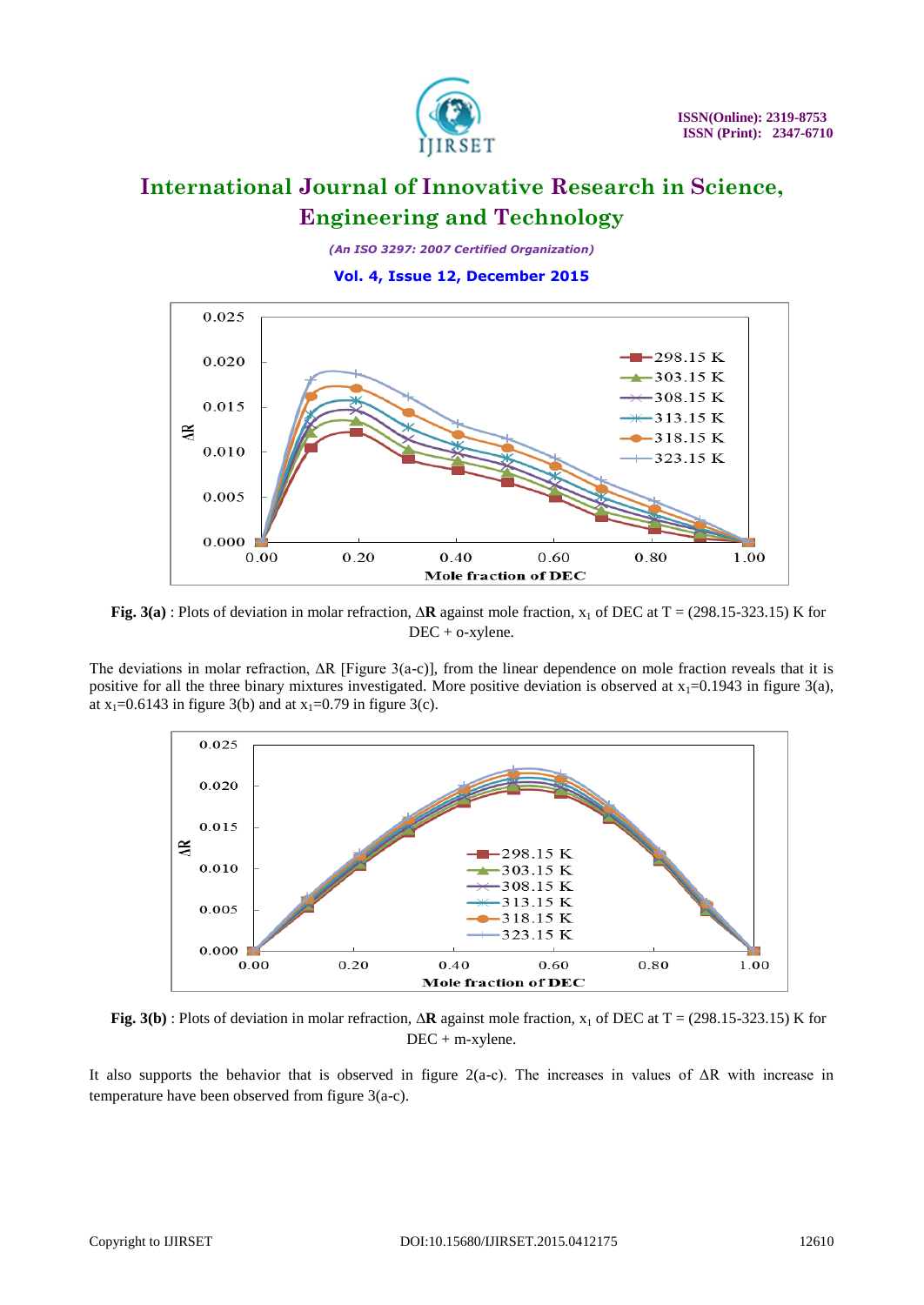

*(An ISO 3297: 2007 Certified Organization)*

**Vol. 4, Issue 12, December 2015**



**Fig. 3(c)** : Plots of deviation in molar refraction, **∆R** against mole fraction, x<sup>1</sup> of DEC at T = (298.15-323.15) K for DEC + p-xylene.

The deviations of theoretical values from experimental ones are temperature-independent. This may be attributed to the fact that variation in refractive index with temperature is compensated by the change in density of the liquid mixture. However, in cases where the variation is significant with change in temperature, it can be used for interpreting the structure and interactions in the liquid by computing other dielectric, optical and acoustical properties using experimental data. If the concept of excess volume (which is an indirect measure of interaction) is taken into consideration in various mixing rules, the deviation between the observed and theoretical values of refractive index may be reduced [31].

#### **V. CONCLUSION**

Density and refractive index values are measured experimentally and various mixing rules of refractive index were used to test their validity for binary mixtures. It may be concluded that all the mixing rules discussed are interrelated in a simple quantitative manner and perform well within the limits of experimental error. Negative and positive deviations are observed between experimental and theoretical values calculated by using various theories/models. The lowest deviations for the calculated refractive indices have been obtained by using Newton equation, whereas the Oster relation gives the highest deviations at all temperatures for all the mixtures studied

#### **REFERENCES**

- [1] M. Srilakshmi, T. Srinivasa Krishna, K. Narendra, Ranjan Dey and A. Ratnakar. "J. Mol. Liq*.",* Vol. 211, pp. 854-867, 2015.
- [2] K. Narendra, B. Sudhamsa, M. Sarath Babu and T.S. Krishna. "J. App. Sol. Chem. Modeling", Vol. 4(2), pp. 119-127, 2015.
- [3] B. Sudhamsa, M. Sarath Babu, K. Narendra. "International Letters of Chemistry Physics and Astronomy*",* Vol. 19(1), pp. 1-7, 2014.
- [4] Zhiyuan Zeng, Wen-I Liang, Ying-Hao Chu, Haimei Zheng. "Faraday Discussions*"*, Vol. 176, pp. 95-107, 2015.
- [5] W. Martindale, The Extra Pharmacopoeia, Pharmaceutical Press, London, 1989.
- [6] M. C.Annesini, R. De Sanctis, I. Kikic, R. Marrelli. "J. Chem. Eng. Data*",* Vol. 29, pp. 39-41, 1984.
- [7] D.F.J. Arago and J.B. Biot, "Mem. Acad. Fr.*",* 7, 1806.
- [8] J.F. Eykman, "Rec. Trav. Chim.", Vol. 14, pp. 185, 1895.
- [9] H. Eyring and M.S. John, *Significant liquid structures*, John Wiley, New York, 1969.
- [10] F. Gladstone and D. Dale, "Philos. Trans. R. Soc*.",* Vol. 148, pp. 887, 1858.
- [11] W. Heller, "Phys. Rev*.",* Vol. 68, pp.5, 1945.
- [12] H.A. Lorentz, "Weid. Ann*.",* Vol. 9, pp. 641, 1880.
- [13] S.S. Kurtz and A.L. Ward, "J Franklin Inst.", Vol. 222, pp. 563, 1936.
- [14] G. Oster, "Chem. Rev*."* Vol. 43, pp. 319, 1948.